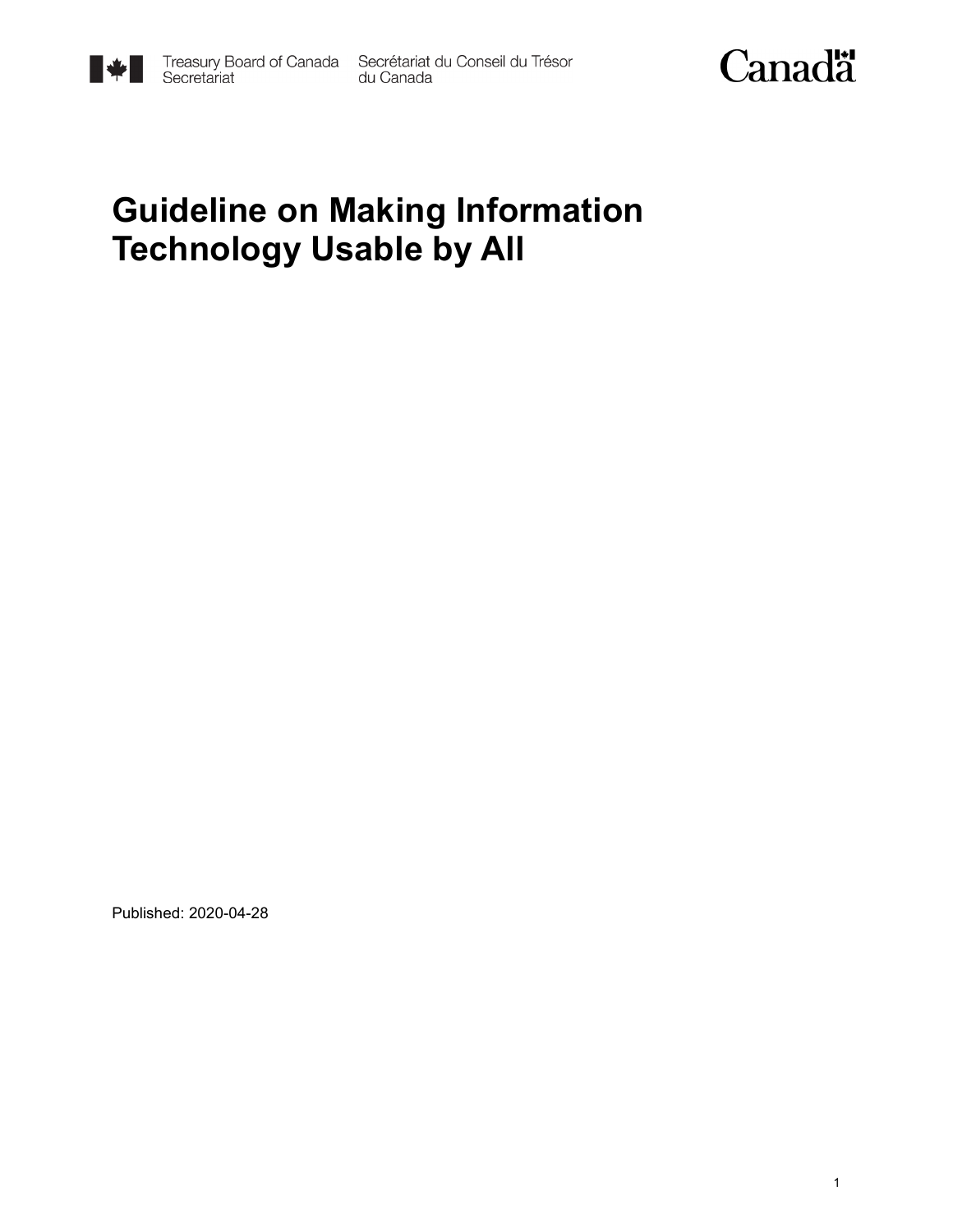© Her Majesty the Queen in Right of Canada, represented by the President of the Treasury Board, 2020

Published by Treasury Board of Canada, Secretariat 90 Elgin, Ottawa, Ontario, K1A 0R5, Canada

Catalogue Number: BT22-249/2020E-PDF ISBN or ISSN: 978-0-660-34775-2

This document is available on the Government of Canada website, [Canada.](https://www.canada.ca/en.html)ca

This document is available in alternative formats upon request.

Aussi offert en français sous le titre : Ligne directrice sur l'utilisabilité de la technologie de l'information (TI) par tous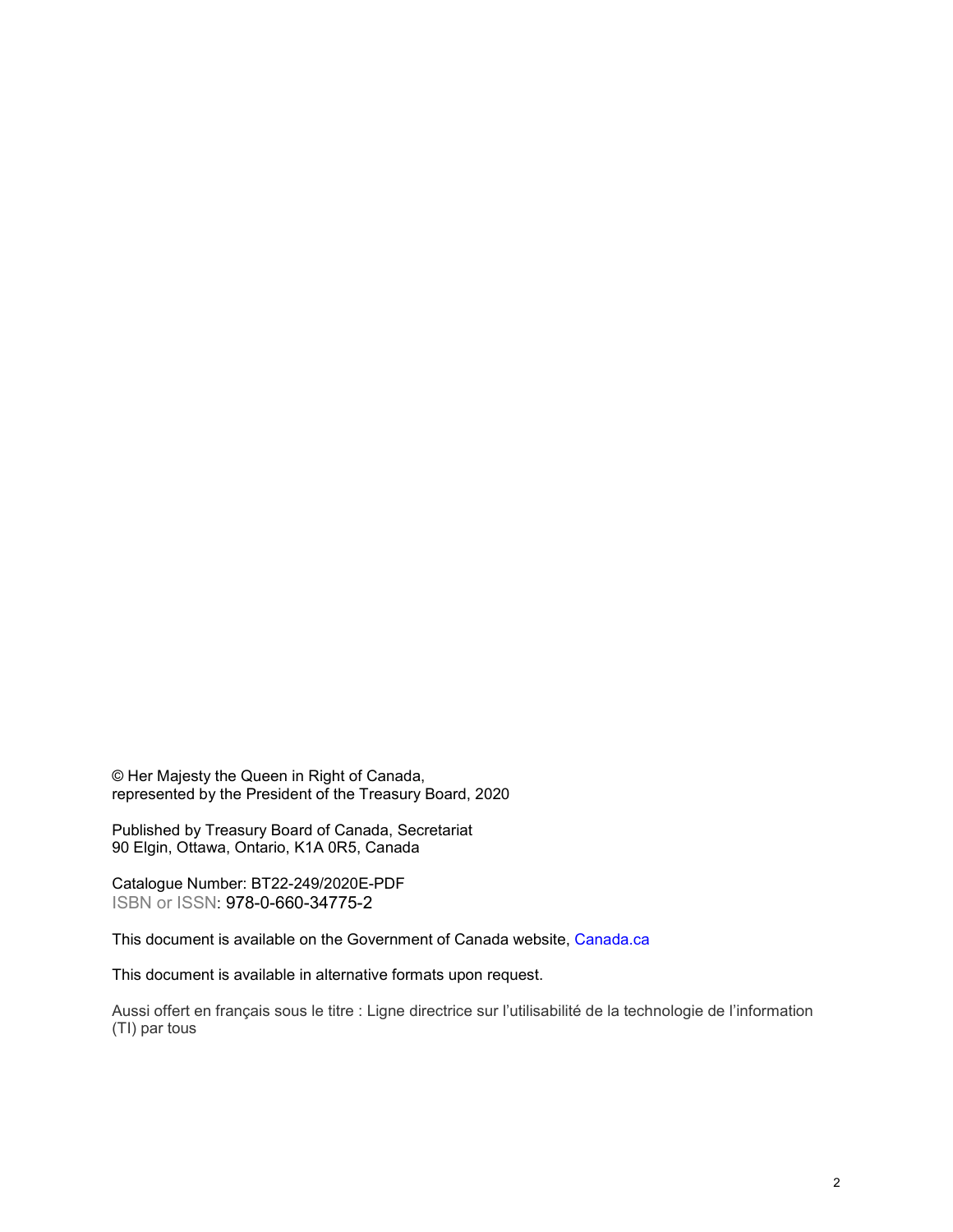# **Guideline on Making Information Technology Usable by All**

## **1. About this guideline**

This guideline supports the Government of Canada's direction to ensure that departments, agencies and organizations consider accessibility in the acquisition or development of information technology (IT) solutions and equipment to make IT usable by all. 1.1

#### **2. Audience**

This guideline is intended for all Government of Canada departments, agencies and organizations that acquire or develop IT solutions and equipment, including web content. 2.1

#### **3. Context**

- Proactive consideration of accessibility benefits everyone, especially persons with disabilities. The recommendations in section 4 of this guideline support the following: 3.1
	- the *[Accessible Canada Act](https://www.parl.ca/DocumentViewer/en/42-1/bill/C-81/royal-assent)*, which requires that entities under federal jurisdiction identify, remove and prevent accessibility barriers. 3.1.1
	- the *[Accessibility Strategy for the Public Service of Canada](https://www.canada.ca/en/government/publicservice/wellness-inclusion-diversity-public-service/diversity-inclusion-public-service/accessibility-public-service/accessibility-strategy-public-service-toc.html)*, which sets out how the Government of Canada will bolster accessibility for all Canadians through its policies, programs and services. 3.1.2
	- the [Government of Canada Digital Standards,](https://www.canada.ca/en/government/system/digital-government/government-canada-digital-standards.html) which promote building in accessibility from the start. 3.1.3
- Several Treasury Board policy instruments set out Government of Canada accessibility requirements for IT (see subsection 5.3) including the [Policy on Service and Digital](https://www.tbs-sct.gc.ca/pol/doc-eng.aspx?id=32603) (effective April 1, 2020), the *[Policy on Management of Information Technology](https://www.tbs-sct.gc.ca/pol/doc-eng.aspx?id=23601)* and the *Standard on Web Accessibility*. 3.2
- The *[Standard on Web Accessibility](https://www.tbs-sct.gc.ca/pol/doc-eng.aspx?id=23601)* applies to public-facing web content only. It does not apply to public-facing IT solutions and equipment or to internal-facing IT solutions, equipment and web content. 3.3

### **4. Guidance**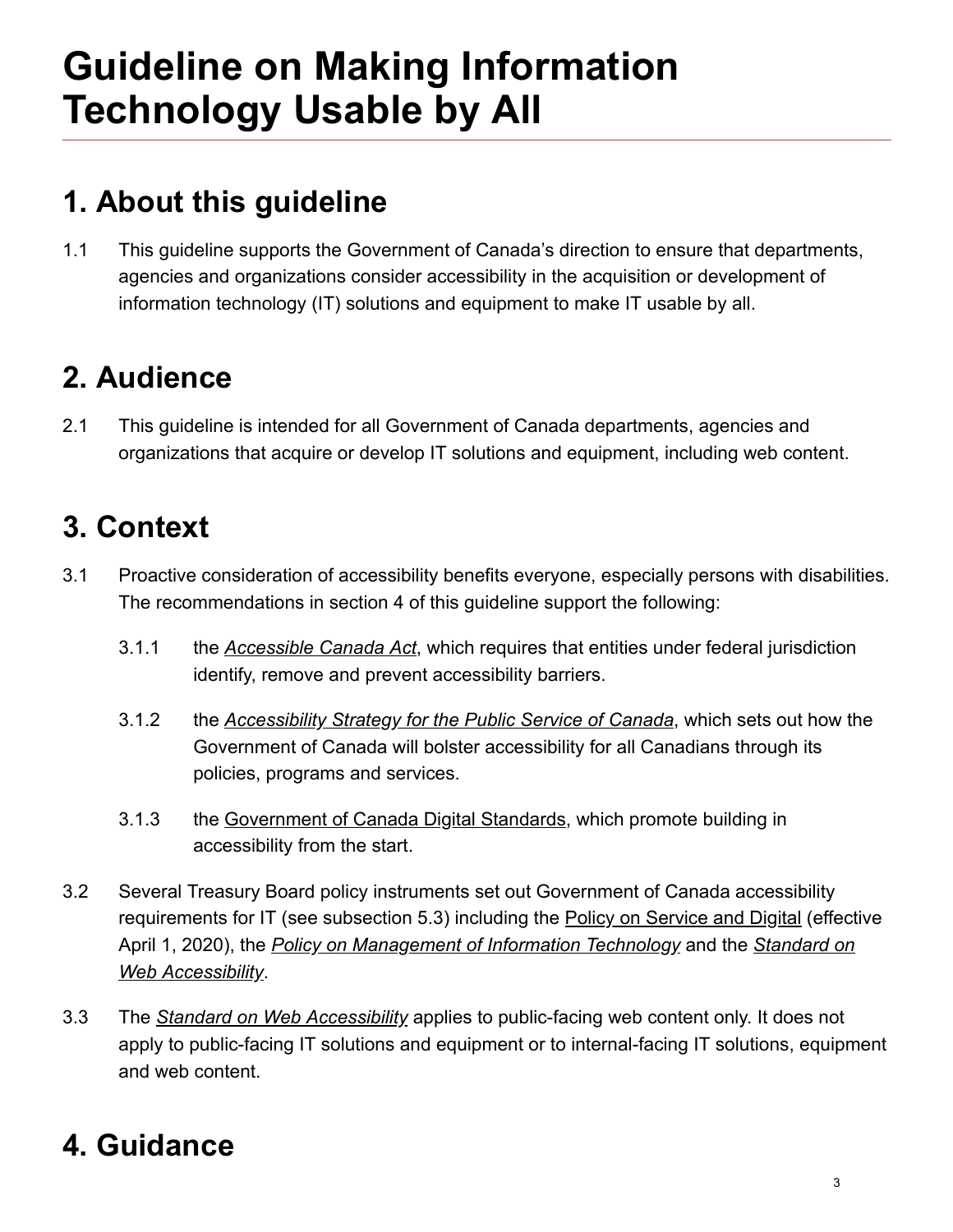- Departments, agencies and organizations are strongly encouraged to leverage the [Harmonised European Standard, EN 301 549 \(2018\),](https://www.etsi.org/deliver/etsi_en/301500_301599/301549/02.01.02_60/en_301549v020102p.pdf) when: 4.1
	- acquiring or developing internal-facing or public-facing IT solutions and equipment, including web content and all IT tools and equipment used by federal public servants. 4.1.1
	- considering accessibility in the lifecycle management process for existing IT solutions and equipment, including web content. 4.1.2
- In alignment with the Harmonised European Standard, EN 301 549 (2018), departments, [agencies and organizations are strongly encouraged to follow the latest version of the Web](http://www.w3.org/TR/2018/REC-WCAG21-20180605/) Content Accessibility Guidelines (WCAG) 2.1 AA (2018). 4.2
- 4.3 Departments, agencies and organizations are strongly encouraged to:
	- 4.3.1 ensure that accessibility features are enabled for their IT solutions and equipment.
	- leverage enterprise tools and capacity to ensure that internal-facing IT solutions and equipment are accessible for public servants. 4.3.2
	- [work with Shared Services Canada \(SSC\) and its Accessibility, Accommodation and](https://www.canada.ca/en/shared-services/corporate/aaact-program.html) Adaptive Computer Technology (AAACT) Program to identify and deploy accessible tools and technology, and to remove remaining accessibility barriers associated with IT. 4.3.3
	- leverage their existing in-house accessibility programs when meeting Government of Canada accessibility requirements. 4.3.4
	- work in the open and use open‑source software to support others in efforts to develop accessible common IT systems across departments, agencies and organizations. 4.3.5

#### **5. References**

- Related External Standards and Specifications 5.1
	- [Harmonised European Standard EN 301 549:](https://www.etsi.org/deliver/etsi_en/301500_301599/301549/02.01.02_60/en_301549v020102p.pdf) *Accessibility requirements for ICT products and services*
	- *[Convention on the Rights of Persons with Disabilities](https://www.un.org/development/desa/disabilities/convention-on-the-rights-of-persons-with-disabilities.html)*
	- [Web Content Accessibility Guidelines \(WCAG\)](http://www.w3.org/TR/2018/REC-WCAG21-20180605/)
- Legislation 5.2
	- *[Accessible Canada Act](https://www.parl.ca/DocumentViewer/en/42-1/bill/C-81/royal-assent)*
	- *[Canadian Charter of Rights and Freedoms](https://laws-lois.justice.gc.ca/eng/const/page-15.html)*